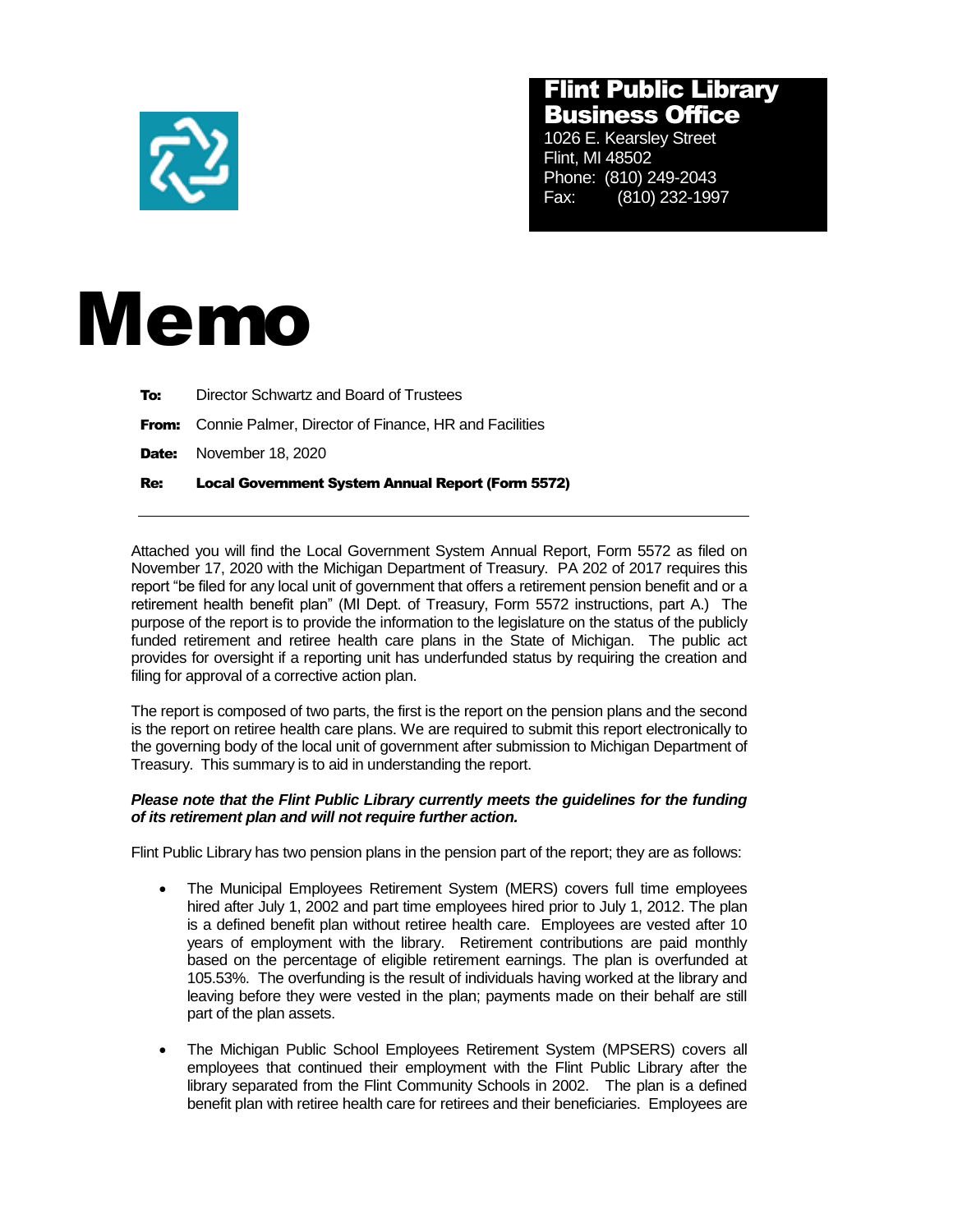vested after 10 years of service in a public school district, eligible district public library and eligible universities. The plan is part of the Office of Retirement Services within the State of Michigan and is governed by Public Act 300 of 1980 as amended by the state legislature and governor. The library currently has eight participants in this plan. The plan as a whole is underfunded; the libraries proportionate share of the underfunding is \$2,139,199 in liabilities as of September 30, 2019 or .00646% of the total plan. The stabilization payments received yearly are part of a funding solution to eliminating the underfunding by the year 2032.

The pension part of the report provides summary information on each plan and calculates as to whether there is an unfunded status for the plans as defined by PA202 of 2017. The calculation for the library includes the MERS plan, which is overfunded. The MPSERS plan, as a cost-sharing plan, is not included in the calculation.

The second part of the report provides information about retiree health care plans. The MPSERS plan provides for retiree health care, the MERS plan does not. The library's proportionate percentage of the unfunded portion of the MPSERS plan is \$385,780 in liabilities as of September 30, 2019 or .00537% of the total plan. The MPSERS plan is a cost- sharing plan; we are not required to provide additional calculations.

If you have further questions, please email me at [cpalmer@fpl.info](mailto:cpalmer@fpl.info) and I will respond to all. Thank you.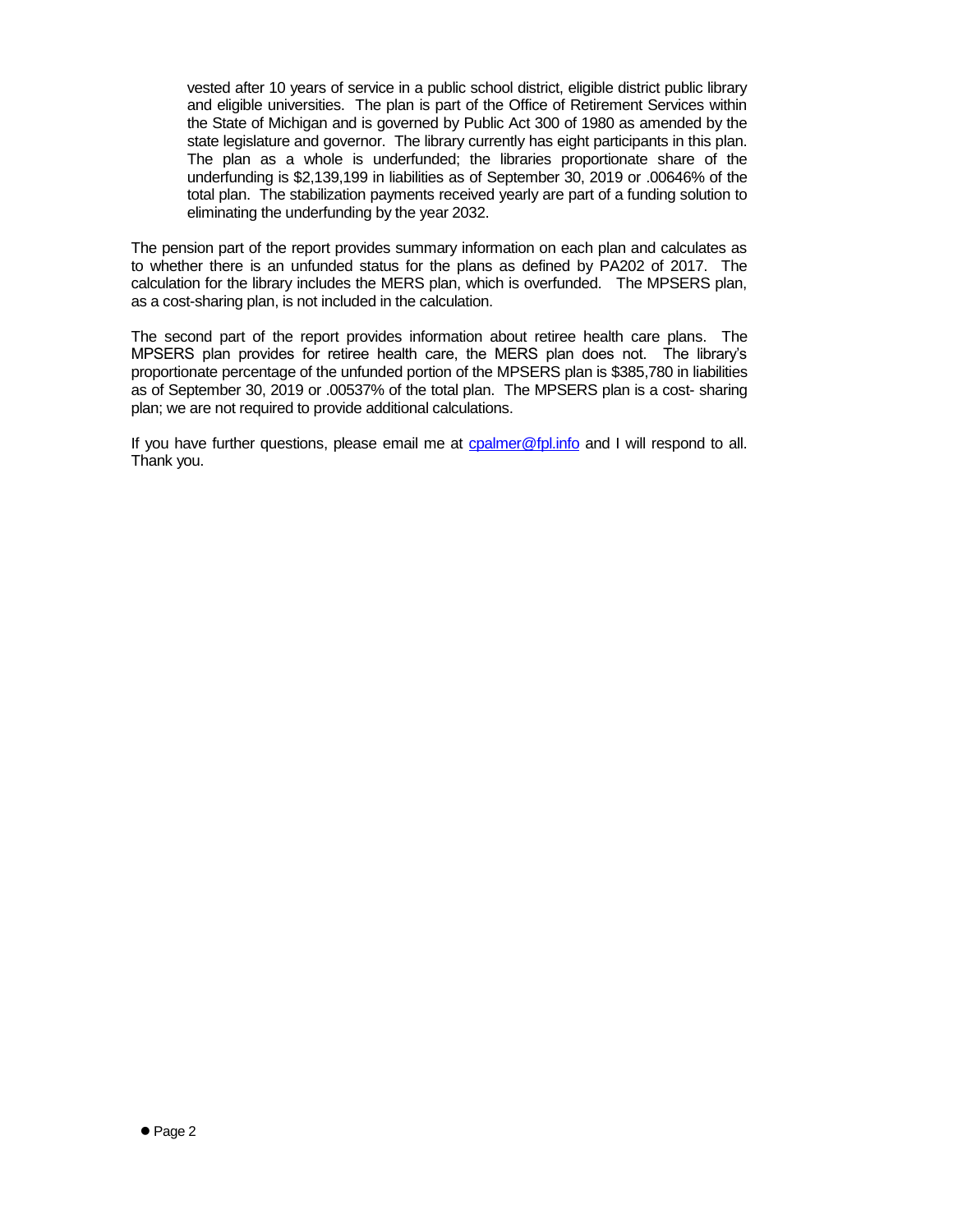Michigan Department of TreasuryForm 5572 (7-20)

## **The Protecting Local Government Retirement and Benefits Act (PA 202 of 2017) & Public Act 530 of 2016 Pension Report**

| Enter Local Government Name Flint Public Library                    |                                                                            |                                                             |
|---------------------------------------------------------------------|----------------------------------------------------------------------------|-------------------------------------------------------------|
| Enter Six-Digit Municode 258000                                     |                                                                            |                                                             |
| Unit Type Library                                                   |                                                                            |                                                             |
| Fiscal Year End Month June                                          |                                                                            |                                                             |
| Fiscal Year (four-digit year only, e.g. 2019) 2020                  |                                                                            |                                                             |
| Contact Name (Chief Administrative Officer) Kathryn L. Schwartz     |                                                                            | Questions: For questions, please email                      |
|                                                                     | Title if not CAO Director of Library Services                              | LocalRetirementReporting@michigan.gov. Return this          |
| CAO (or designee) Email Address kschwartz@fpl.info                  |                                                                            |                                                             |
| Contact Telephone Number 810-249-2038                               |                                                                            | original Excel file. Do not submit a scanned image or PDF.  |
|                                                                     |                                                                            |                                                             |
|                                                                     | Pension System Name (not division) 1 Michigan Employer's Retirement System | If your pension system is separated by divisions, you would |
| Pension System Name (not division) 2 ORS MPSERS - Cost sharing plan |                                                                            | only enter one system. For example, one could have          |
| Pension System Name (not division) 3                                |                                                                            | different divisions of the same system for union and non-   |
| Pension System Name (not division) 4                                |                                                                            | union employees. However, these would be only one system    |
| Pension System Name (not division) 5                                |                                                                            | and should be reported as such on this form.                |

|                         | Line Descriptive Information                                                                       | <b>Source of Data</b>                                                                         | System 1                 | System 2          | System 3       | System 4 | System 5 |
|-------------------------|----------------------------------------------------------------------------------------------------|-----------------------------------------------------------------------------------------------|--------------------------|-------------------|----------------|----------|----------|
|                         | Is this unit a primary government (County, Township, City, Village)?                               | Calculated                                                                                    | NO.                      | NO.               | NO             | NO       | NO       |
| $\overline{2}$          | Provide the name of your retirement pension system                                                 | Calculated from above                                                                         | Michigan Employer's      | ORS MPSERS - Cost |                |          |          |
|                         |                                                                                                    |                                                                                               | <b>Retirement System</b> | sharing plan      |                |          |          |
| $\overline{\mathbf{3}}$ | <b>Financial Information</b>                                                                       |                                                                                               |                          |                   |                |          |          |
|                         | Enter retirement pension system's assets (system fiduciary net position ending)                    | Most Recent Audit Report                                                                      | 2,061,493                |                   |                |          |          |
|                         | Enter retirement pension system's liabilities (total pension liability ending)                     | Most Recent Audit Report                                                                      | 1,953,459                |                   |                |          |          |
| -6                      | Funded ratio                                                                                       | Calculated                                                                                    | 105.5%                   |                   |                |          |          |
|                         | <b>Actuarially Determined Contribution (ADC)</b>                                                   | Most Recent Audit Report                                                                      | 34,027                   | 161.064           |                |          |          |
|                         | Governmental Fund Revenues                                                                         | Most Recent Audit Report                                                                      | 5,176,711                | 5,176,711         |                |          |          |
|                         | All systems combined ADC/Governmental fund revenues                                                | Calculated                                                                                    | 3.8%                     | 3.8%              |                |          |          |
| 10                      | Membership                                                                                         |                                                                                               |                          |                   |                |          |          |
| 11                      | Indicate number of active members                                                                  | Actuarial Funding Valuation used in Most Recent Audit                                         | 20                       | 8                 |                |          |          |
|                         |                                                                                                    | Report                                                                                        |                          |                   |                |          |          |
| 12                      | Indicate number of inactive members                                                                | Actuarial Funding Valuation used in Most Recent Audit                                         | 8                        | -6                |                |          |          |
|                         |                                                                                                    | Report                                                                                        |                          |                   |                |          |          |
| 13                      | Indicate number of retirees and beneficiaries                                                      | Actuarial Funding Valuation used in Most Recent Audit                                         | $\overline{4}$           | 25                |                |          |          |
|                         |                                                                                                    | Report                                                                                        |                          |                   |                |          |          |
|                         | 14 Investment Performance                                                                          | Actuarial Funding Valuation used in Most Recent Audit                                         |                          |                   |                |          |          |
| 15                      | Enter actual rate of return - prior 1-year period                                                  |                                                                                               | 14.02%                   |                   |                |          |          |
|                         |                                                                                                    | <b>Report or System Investment Provider</b>                                                   |                          |                   |                |          |          |
| 16                      | Enter actual rate of return - prior 5-year period                                                  | Actuarial Funding Valuation used in Most Recent Audit<br>Report or System Investment Provider | 6.39%                    |                   |                |          |          |
|                         |                                                                                                    | Actuarial Funding Valuation used in Most Recent Audit                                         |                          |                   |                |          |          |
| 17                      | Enter actual rate of return - prior 10-year period                                                 | Report or System Investment Provider                                                          | 7.97%                    |                   |                |          |          |
| 18                      | <b>Actuarial Assumptions</b>                                                                       |                                                                                               |                          |                   |                |          |          |
|                         |                                                                                                    | Actuarial Funding Valuation used in Most Recent Audit                                         |                          |                   |                |          |          |
| 19                      | Actuarial assumed rate of investment return                                                        | Report                                                                                        | 7.35%                    |                   |                |          |          |
|                         |                                                                                                    | Actuarial Funding Valuation used in Most Recent Audit                                         |                          |                   |                |          |          |
| 20                      | Amortization method utilized for funding the system's unfunded actuarial accrued liability, if any | Report                                                                                        | <b>Level Percent</b>     |                   |                |          |          |
|                         |                                                                                                    | Actuarial Funding Valuation used in Most Recent Audit                                         |                          |                   |                |          |          |
| 21                      | Amortization period utilized for funding the system's unfunded actuarial accrued liability, if any | Report                                                                                        |                          |                   |                |          |          |
|                         | Is each division within the system closed to new employees?                                        | Actuarial Funding Valuation used in Most Recent Audit                                         | No                       |                   |                |          |          |
| 22                      |                                                                                                    | Report                                                                                        |                          |                   |                |          |          |
|                         | 23 Uniform Assumptions                                                                             |                                                                                               |                          |                   |                |          |          |
| 24                      | Enter retirement pension system's actuarial value of assets using uniform assumptions              | Actuarial Funding Valuation used in Most Recent Audit                                         | 2,076,564                |                   |                |          |          |
|                         |                                                                                                    | Report                                                                                        |                          |                   |                |          |          |
| 25                      | Enter retirement pension system's actuarial accrued liabilities using uniform assumptions          | Actuarial Funding Valuation used in Most Recent Audit                                         | 2,244,960                |                   |                |          |          |
|                         |                                                                                                    | Report                                                                                        |                          |                   |                |          |          |
| 26                      | Funded ratio using uniform assumptions                                                             | Calculated                                                                                    | 92.5%                    |                   |                |          |          |
| 27                      | Actuarially Determined Contribution (ADC) using uniform assumptions                                | Actuarial Funding Valuation used in Most Recent Audit                                         | 92,820                   |                   |                |          |          |
|                         |                                                                                                    | Report                                                                                        |                          |                   |                |          |          |
| 28                      | All systems combined ADC/Governmental fund revenues<br>29 Pension Trigger Summary                  | Calculated                                                                                    | 1.8%                     | 1.8%              |                |          |          |
|                         |                                                                                                    |                                                                                               |                          |                   |                |          |          |
|                         |                                                                                                    | Primary government triggers: Less than 60% funded AND                                         |                          |                   |                |          |          |
| 30                      | Does this system trigger "underfunded status" as defined by PA 202 of 2017?                        | greater than 10% ADC/Governmental fund revenues. Non-                                         | <b>NO</b>                | N <sub>O</sub>    | N <sub>O</sub> | NO.      | NO.      |
|                         |                                                                                                    | Primary government triggers: Less than 60% funded                                             |                          |                   |                |          |          |

**Requirements (For your information, the following are requirements of P.A. 202 of 2017)** Local governments must post the current year report on their website or in a public place.Local governments must have had an actuarial experience study conducted by the plan actuary for The local government must electronically submit the form to its governing body.

each retirement system at least every 5 years.

Local governments must have had a peer actuarial audit conducted by an actuary that is not the plan

actuary OR replace the plan actuary at least every 8 years.

By emailing this report to the Michigan Department of Treasury, the local government acknowledges that this report is complete and accurate in all known respects.